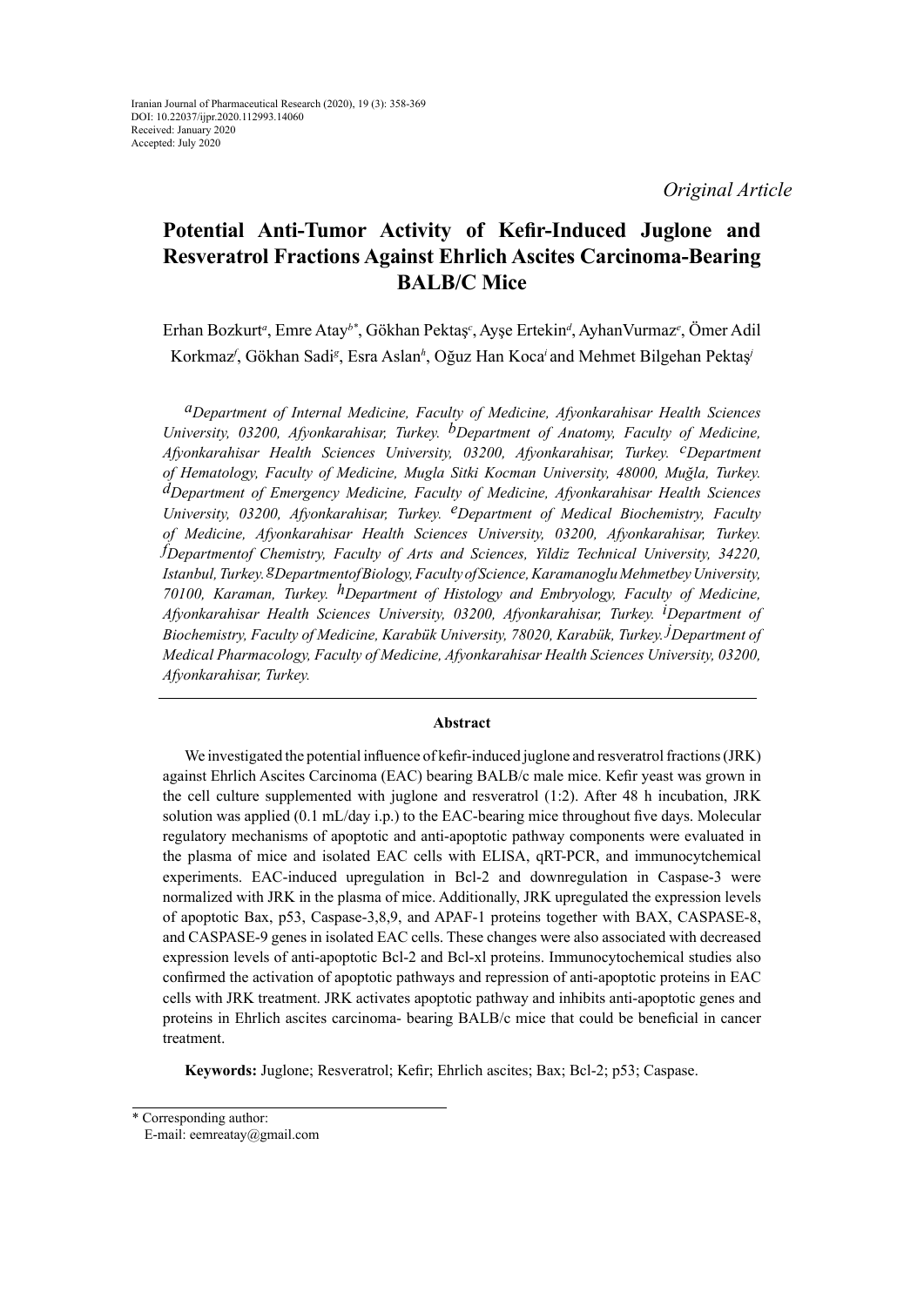## **Introduction**

Cancer, a disease of genes directing the proliferation, differentiation, and the formation of cells, is the leading reason for death worldwide (1). Environmental and genetic factors determine the fate of cancer, which affects almost all body tissues, organs, and fluids (1, 2). Ehrlich Ascites Carcinoma (EAC) that could be developed from murine mammary spontaneously is modified to acidify form experimentally. This model can be kept going in outbred animals with serial intraperitoneal (i/p) passages. With their aggressive tumorigenic ability, EAC cells can rapidly proliferate and metastasize from peritoneal acid fluids to almost any body organ. Besides, they can also modulate some endogenous biochemical parameters in different body fluids, including serum and tissues (3, 4). Rodents' peritoneal cavity might be used to passage and maintain the EAC cells, and the EAC model is recently used for tumor biology studies (5). The ability to monitor ascites carcinoma cells after injection to the animals, free neoplastic cell growing nature in abdominal fluids, and requirement of any mechanical stress for the disintegration of the cells make them as perfect cancer model for mechanistic cancer studies.

Recently, numerous bioactive compounds extracted from medicinal plants have been tested for their anti-cancer activity (6, 7). Several studies have reported the potential therapeutic effect of resveratrol (7, 8) and juglone (10-12) towards several cancer diseases. Pharmacological studies on resveratrol have reported its anti-oxidant, anti-inflammatory, anti-cancer, anti-aging, anti-obesity, anti-diabetic, cardio protective, neuroprotective, and anti-microbial properties (13). It also enhances the death of tumor cells by inhibiting Bcl-2 and upregulating Caspase-3 expression (14, 15). Furthermore, resveratrol could increase p53 and p21 by providing a balance between oxidative/anti-oxidative status (16, 17) and potentially causes cell death by inducing apoptosis. An irreversible inhibitor of the Pin1 (peptidyl-prolylcis/ trans isomerase) enzyme; juglone is a plantoriginated naphthoquinone which exhibits intense anticancer activity against numerous

models *in-vitro* (18-21). Inhibition of Pin1 triggers mitogen-activated protein kinases that could contribute the cell survival (22, 23). Moreover, it is implicated in extensive diversity of clinical circumstances including immune response  $(24)$ , allergy  $(25)$ , cancer  $(26, 27)$ , hyperparathyroidism (28), rheumatoid arthritis (29), and cardiac fibrosis (30-32). Recent studies revealed that juglone also induces apoptosis through the pathways dependent on mitochondrial pathways by the induction of the Bax/Bcl-2 ratio (33). Likewise, juglone increased  $Ca^{2+}$  concentration and Caspase-3 activity on human breast cancer cells (34). Its anti-tumor activity is usually linked to the damages on DNA due to alkylating species or oxygen radicals (35). Potentiation of tumor necrosis factor- $α$  (TNF- $α$ ) related apoptosis in human melanoma cells via upregulating Caspase-3, p38, and p53 were also reported (36). Although juglone and/or resveratrol were shown to have anti-cancer effects in many *invitro* studies, promising results either alone or in combination in clinical studies have not been achieved yet.

Probiotics are currently defined as nonpathogenic microorganisms that improve human health due to their anti-inflammatory and immunoregulatory properties (37). Even though their action mechanism is not wellestablished, it is thought to be due to their metabolic products (38). A natural complex fermented milk product; kefir contains probiotic bacteria, primarily composed of Lactobacillus, Leuconostoc, Kluyveromyces, Pichia, and Saccharomycesspecies. It has antiinflammatory, anti-allergenic, anti-oxidative, anti-tumor, cholesterol-lowering, constipationlessening, and anti-microbial properties (39). Kefir also increases the anti-oxidant potential and regulates several biological processes such as apoptosis and proliferation (40, 41), and its apoptotic effects are attributed to the stimulation of Caspase-3 and Bax, repression of Bcl-2, and membrane potential reduction of mitochondria (42). Therefore, juglone, resveratrol, and kefir could have promising therapeutic potential against cancer treatments individually. However, in the current literature, there is no study showing the bioactive efficacy of combined juglone, resveratrol, and kefir solutions on cancer cell growth. Additionally,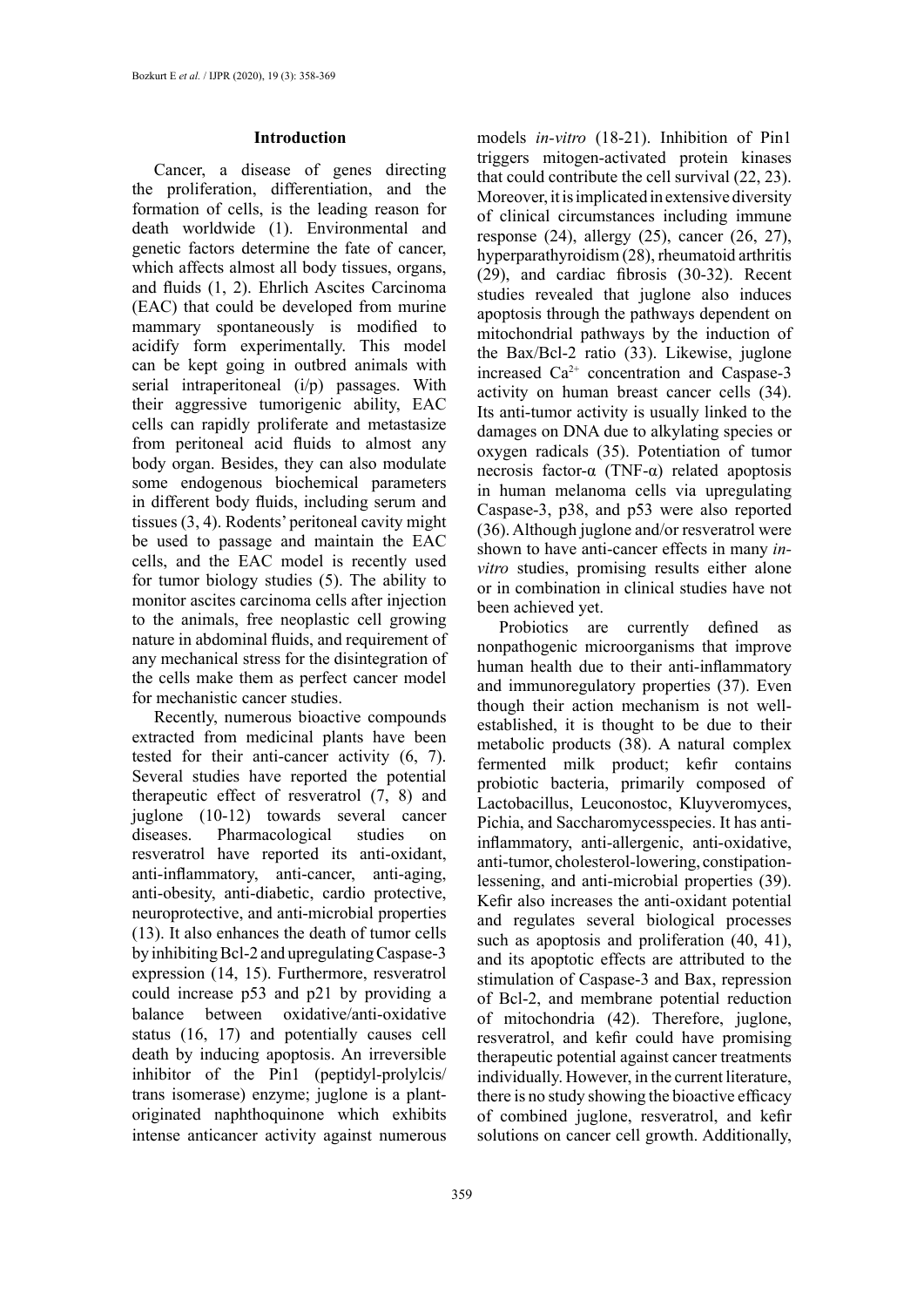any study demonstrated the anti-cancer effects of secondary metabolites of kefir. In this study, we hypothesized that secondary metabolites of kefir rather than the bacterial part could have therapeutically properties. We also proposed that supplementation of kefir secondary metabolites with juglone and resveratrol and their potent secondary by-products obtained during the fermentation process could have strong pharmaceutical potential for cancer cell destruction. Therefore, this study was conducted to demonstrate the potent *invivo* apoptotic and anti-apoptotic effects of kefir secondary metabolites enriched with resveratrol and juglone and their potent byproducts on of Ehrlich Ascites Carcinoma cells and of EAC-bearing BALB/c mice.

#### **Experimental**

*Drugs and Preparation of the Solution JRK* Chemicals for the bioassays were obtained from Sigma Aldrich (St. Louis, Missouri, USA) at the highest purity available. Juglone (H4700316) and resveratrol (EPRS-Y0001194) were dissolved in 0.1% DMSO, and the prepared mix has a ratio of 1:2, respectively. Kefir yeast contains Lactobacillus helveticus, Lactobacillus parakefiri, Lactobacillus casei, Lactobacillus reuteri, Lactobacillus acidophilus, Lactobacillus bulgaricus, Lactobacillus fermentum, Leuconostocmesentereoides, Lactococcuslactis, Lactobacillus kefiranofacien, and Acetobacterpasteurianus, Streptococcus thermophilus, Bifidobacteriumbifidu, Kluyveromycesmarxianus, Saccharomyces cerevisiae, and Kluyveromyceslactis were obtained from Danem-Kefir (Isparta, TURKEY). The bacteria in the kefir yeast were incubated in 10 mL of broth (DifcoTM*Lactobacilli* MRS Broth 288130) for one night at 35  $\degree$ C and grown at the  $1.5x10^{+9}$  cell/mL. During the fermentation process, juglone and resveratrol  $(200 \mu M-400 \mu M,$  respectively) were prepared (ethanol, <1% final concentration) and added to the broth and exposed for 48 h. The doses of juglone and resveratrol were determined according to parallel trials; resveratrol (43- 45) and juglone (43, 46, 47) doses were chosen from previous *in-vitro* studies. Then, the solution was filtered through a 0.45 µm membrane, and the bacterial part was removed,

and the remaining JRK solution was stored at -85 °C until use. The numbers of bacteria were determined with trypan blue exclusion technique with Breed method.

## *Animals and Tumor Model*

Animal protocols were permitted in advance by the Local Ethics Commission for the Animal Research Studies at the Afyon Kocatepe University (AKUHADYEK-49533702.08). Male BALB/c inbred mice (18–22 g) were obtained from KOBAY A.Ş. (Ankara, TURKEY). Animals were kept growing in temperature-controlled rooms (20-22 °C) with a 12-h light-dark cycle. They were nourished with a typical rodent diet composed of 23% protein, 62% starch, 4% fat, 7% cellulose, standard vitamins, and a mixture of salt (chow pellet) and drinking water ad libitum. The EAC cells were gained from Afyonkarahisar Health Sciences University, Faculty of Medicine, Department of Anatomy (Afyonkarahisar, TURKEY). They were perpetuated with intraperitoneal (i/p) transplantation of  $1x10^{+6}$ viable tumor cells in mice with a 25G needle to be used in future experimental studies. After five days of observation, JRK solution (0.1 mL/day i/p) was applied to the EAC treated mice for five days. Following the treatments, body weights and waist circumference of the mice were measured, and then ascites were isolated by a pre-scarification injector. The EAC cells' viability was assessed with trypan blue exclusion technique (48).

## *Experimental Study Design*

After acclimation for one-week, male BALB/c inbred mice were randomly separated into three groups with ten animals each. Study protocol was designed as follows; Group (1): Non-EAC-bearing mice and untreated control group (Control), Group (2): EAC-bearing mice; injected  $1 \times 10^{+6}$  viable tumor cells in 1 mL of saline (Sham), Group (3): Applied JRK solution  $(0.1 \text{ mL/day } i/p)$  to EAC-bearing mice for five days (JRK). Cancer modelling lasted five days. After this period, 0.1 mL saline was injected into the control and sham groups while applying the JRK solution.

# *Measurement of Apoptotic/Anti-apoptotic Biomarkers in the Plasma and EAC*

Cardiac blood and EAC samples of mice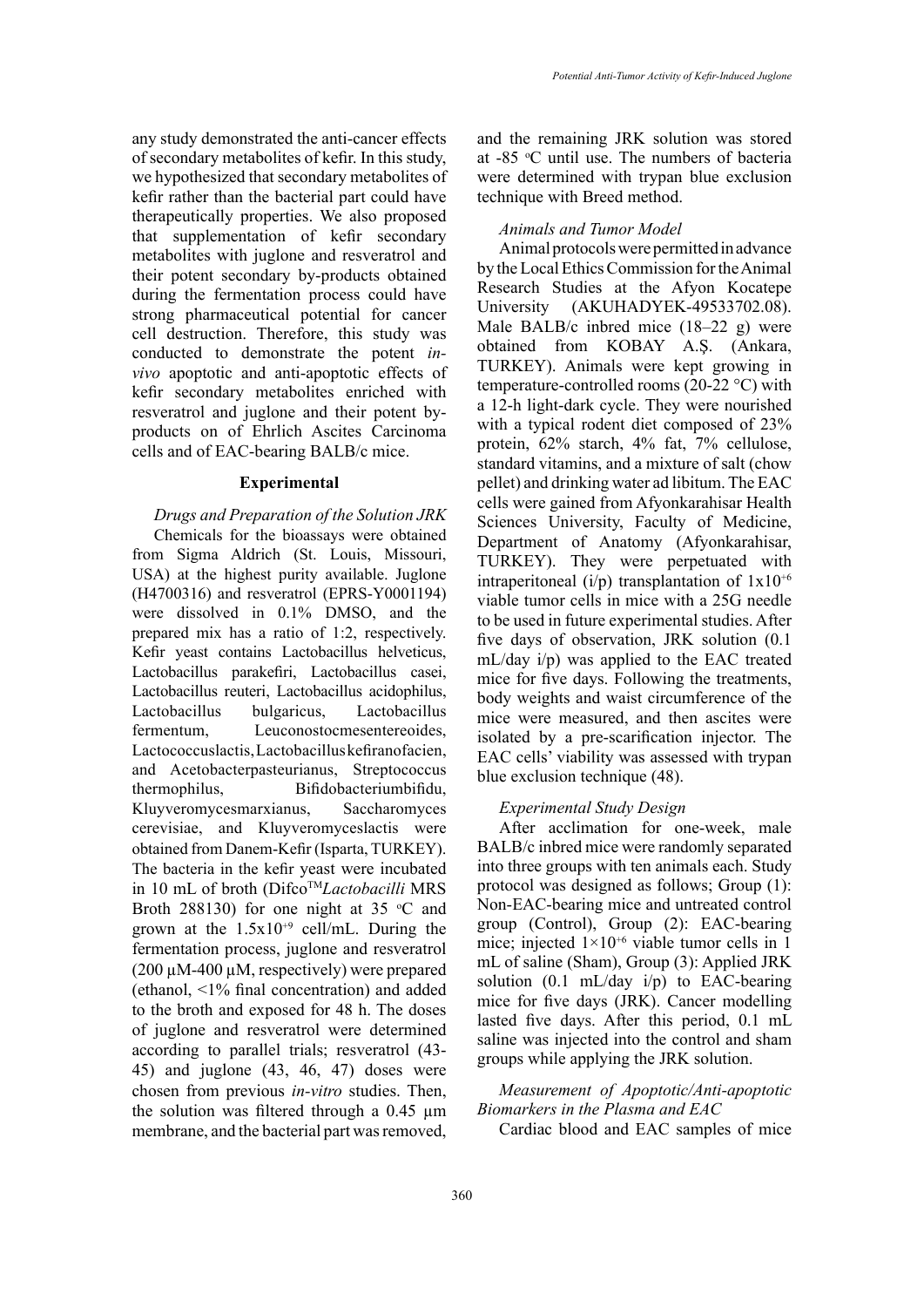were centrifuged immediately at 10.000 g for 30 min, and the cell pellet and supernatants were collected. Total protein levels in both plasma and EAC were determined by the Brilliant Blue G stain method using Sigma commercial kits (Saint Louis, Missouri, USA) as indicated in the package insert. The apoptotic Bax, p53, Caspase-3, Caspase-8, Caspase-9, and anti-apoptotic APAF-1 Bcl-2, Bcl-xl protein levels were determined by commercial rat specific ELISA kits (Cloud-Clone Corp., Export Processing Zone, Wuhan, Hubei, PRC) according to the manufacturer's instructions. ELISA microplate reader (ChemWell 2910, Awareness Technology, Inc. Martin Hwy, Palm City) was utilized for the spectrophotometric measurements.

# *Determination of the Expressions Levels of Apoptotic and Anti-Apoptotic Genes*

After the animal treatments, RNA samples were isolated from the tissue and EAC cells with a commercial RNA isolation kit (Oiagen, Netherlands) along with the manufacturer procedure. Quality and quantity were assessed with spectrophotometry and electrophoresis. Thereafter, cDNA synthesis was conducted using a commercial first-strand cDNA synthesis kit (Thermo Scientific, USA). BAX, CASPASE-6, CASPASE-8, and CASPASE-9 genes expression levels were determined with quantitative real-time polymerase chain reaction (Roche, Switzerland) as we described in detail previously (49). Briefly, SYBR Green Master Mix (Roche FastStart Universal SYBR Green Master Mix), cDNA samples, and the primer pairs (Table 1) were mixed, and the qRT-PCR was conducted.

Triplicate measurements were performed for each sample, and the melt analysis confirmed the specificity of PCR reactions. For the normalization of data, internal control *gapdh* was utilized, and the relative expression of genes was calculated by LightCycler 480 SW 1.5.1 software (Roche, USA).

# *Immunocytochemical Analysis*

The suspended EAC cells were first pelleted by centrifugation at low speed for 5 min, and then, they were re-suspended in 4% formaldehyde in PBS. After warming up for 10 min at room temperature, EAC cells were pelleted again by centrifugation for 5 min at room temperature and resuspended in 80% ethanol. Fixed cells were stored at +4 o C, and then the smears were stained with immunocytochemical (ICC) staining. For ICC, immobilized cells were incubated with 0.2% Tween-20 solution for 20 min for permeability. Afterward, the slides were washed with PBS and incubated for 10 min in 3% hydrogen peroxide/methanol solution. After washing, they were incubated with Bax (sc-526, Santa Cruz Biotechnology, 1/50 dilution), Bcl-2 (sc-7382, Santa Cruz Biotechnology, 1/50 dilution), p53 (sc-6243, Santa Cruz Biotechnology, 1/50 dilution), Caspase-3 (ab-4051, Abcam, 1/50 dilution) primary antibodies for 90 min. Then, HRP-conjugated secondary antibody kit (Anti-polyvalent HRP, Labvision Corp, Fremont, CA) was used to probe primary antibodies. After coloring with the chromogen, counter-staining with Mayer Hematoxylin staining was performed, and the slides were inspected using a light microscope. Cytoplasmic immunoreactivity for Bax, Bcl-

 $\mathcal{L}=\mathcal{L}$ **Table 1.** Primer sequences of bax, caspase-6, caspase-8, caspase-9, and internal standard gapdhused for the mRNA expression determination of *aRT-PCR*.

| Gene         | <b>Reverse Primer</b>         | <b>Forward Primer</b>         | <b>Gene Bank</b><br><b>Accession Number</b> | Product<br>Size (bp) |
|--------------|-------------------------------|-------------------------------|---------------------------------------------|----------------------|
| <b>BAX</b>   | GCTCAGCTTCTTGGTGGATG          | CCTTTTTGCTACAGGGTTTCAT        | NM-017059.2                                 | 110                  |
| $CASPASE-6$  | GACCGACTAAAACAGGCCC           | AATTACTGTGCGCAAATGCC          | XM-0087614762                               | 246                  |
| CASPASE-8    | <b>GCTGTAACCTGTCGCCG</b>      | <b>ACCTCCGGTGTTTTATAGTTCC</b> | NM-022277.1                                 | 179                  |
| CASPASE-9    | ATGGTCTTTCTGCTCACCAC          | GTCACGGCTTTGATGGAGAT          | NM-031632.1                                 | 246                  |
| <b>GAPDH</b> | <b>TCCTTGGAGGCCATGTGGGCCA</b> | TGATGACATCAAGAAGGTGGT         | NM-0170084                                  | 240                  |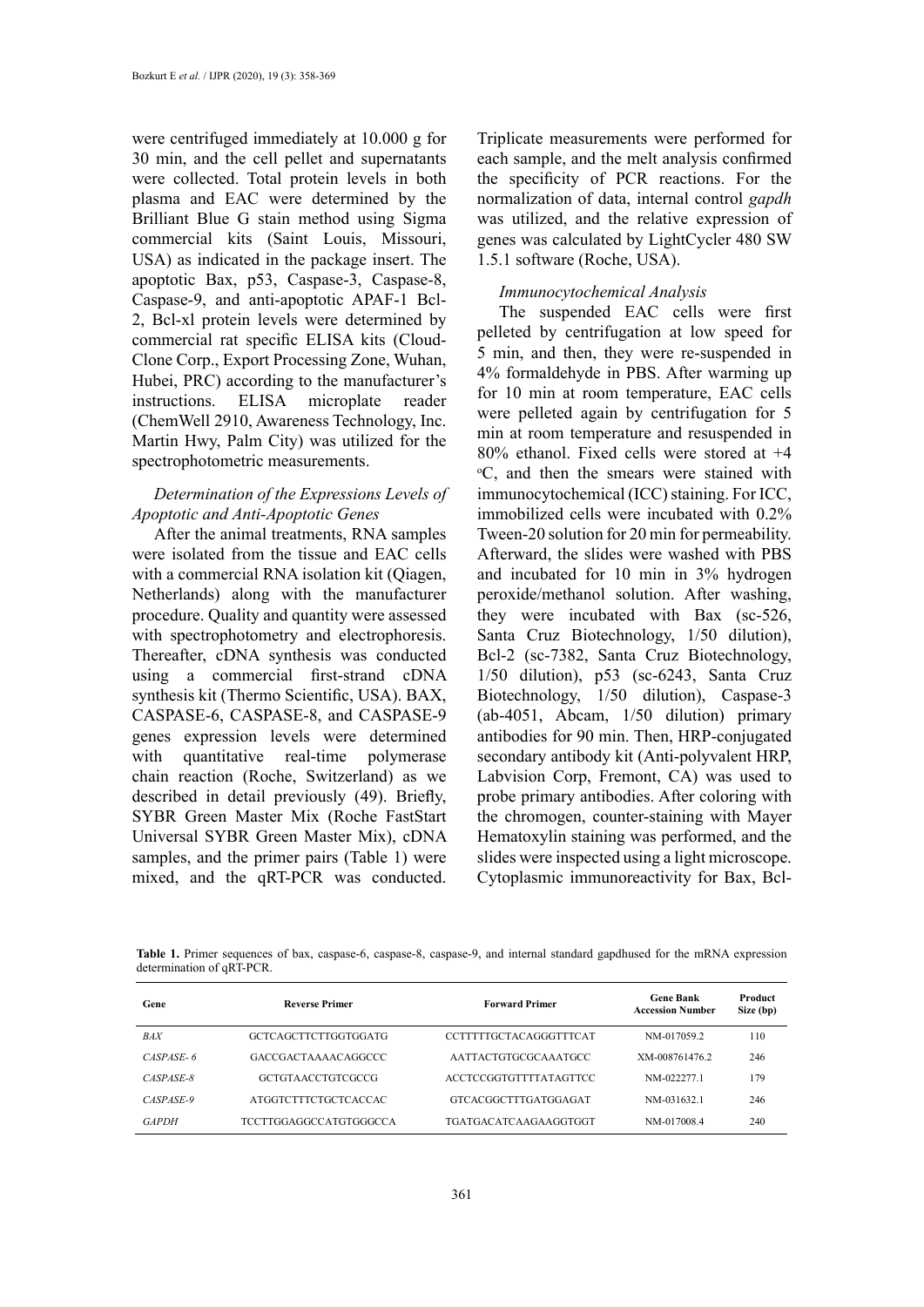2, and Caspase-3 and nuclear and cytoplasmic immunoreactivity for p53 were considered as specific. Bax, Bcl-2, p53, and Caspase-3 expressions were calculated as the percentage of positive cells out of the total cell number at five different randomly chosen areas from each slide under 400x magnification and the data are presented as percent positive cells.

## *Statistical Analysis*

Data are represented as mean  $\pm$  standard error of the mean throughout the manuscript. Student's t-test or one-way ANOVA followed by the *Bonferroni* post hoc test were utilized where appropriate to determine statistically significant differences. The level of significance was set as *P* values which are smaller than 0.05.

## **Results**

*The Effects of JRK Solution Body Weight, Waist Circumference and EAC Cell Viability*

As shown in Table 2, Sham mice gained significantly higher weight and waist circumference than the control group (*P* < 0.05), whereas the terminal body weight and waist circumference of JRK-treated mice showed a tendency towards a decrease compared to Sham group.

Besides, the number of viable cells increased significantly  $(252.4 \pm 18.4 \times 10^{+6})$ cell/mL) in EAC cells-injected  $(10^{+6})$  mice at the end of the  $5<sup>th</sup>$  day (Figure 1). Notably, JRK treatment reduced the number of viable

EAC cells as compared to the Sham group (*P*   $< 0.05$ ).

## *The Effects of JRK Solution on Apoptotic/ Anti-apoptotic Parameters in the Plasma and EAC Cells*

Apoptotic/anti-apoptotic biomarkers in the plasma of Sham and JRK supplemented group were evaluated with ELISA and qRT-PCR. Accordingly, the Bax, Bcl-xl, p53, Caspase-8, Caspase-9 and APAF-1 protein levels were all similar, while Bcl-2 was upregulated and Caspase-3 was downregulated in the plasma of Sham group. The changes in plasma Bcl-2 and Caspase-3 levels were normalized with JRK solution (data are not shown). Furthermore, there was a significant increase in Bax, p53, Caspase-3, 8, 9 and APAF-1 protein contents in the EAC-cell line of JRK-treated mice as compared to the sham group (Figure 2), while Bcl-xl levels were suppressed (Figure 2C) with JRK treatment. The mRNA expression levels of BAX, CASPASE-6, CASPASE-8, andCASPASE-9 were assessed in the EAC cell line, and the values are demonstrated in Figure 3. Accordingly, significantly higher levels of BAX (Figure 3A), CASPASE-6 (Figure 3B), CASPASE-8 (Figure 3C), and CASPASE-9 (Figure 3D) expressions were detected in JRK groups as compared to Sham. For technical reasons, it was not possible to detect CASPASE-3 gene expression in the EAC cells.

**Table 2.** Initial and terminal body weight (BW), the number of viable cells, and the experimental groups. **Table 2.** Initial and terminal body weight (BW), the number of viable cells, and the waist circumference (WC) of the experimental groups.

| Groups     | Initial $BW(g)$ | Terminal BW $(q)$ | $WC$ (cm)       | Cell Alive $x10^{+6}$    |
|------------|-----------------|-------------------|-----------------|--------------------------|
| Control    | $20.3 \pm 0.9$  | $21.8 \pm 1.5$    | $4 \pm 0.1$     | $\overline{\phantom{a}}$ |
| Sham       | $20.9 \pm 0.7$  | $25.9 \pm 1$ #    | $11 \pm 0.5 \#$ | $252.4 \pm 18.4$         |
| <b>JRK</b> | $21.3 \pm 0.4$  | $25 \pm 1.1$      | $10.2 \pm 0.4$  | $119.1\pm7.4*$           |

group; \* significantly different  $(P < 0.05)$  compared to the sham group. Values (Control n: 6; Sham n: 8; JRK n: 8) are expressed as mean  $\pm$  SEM, # significantly different ( $P < 0.05$ ) compared to control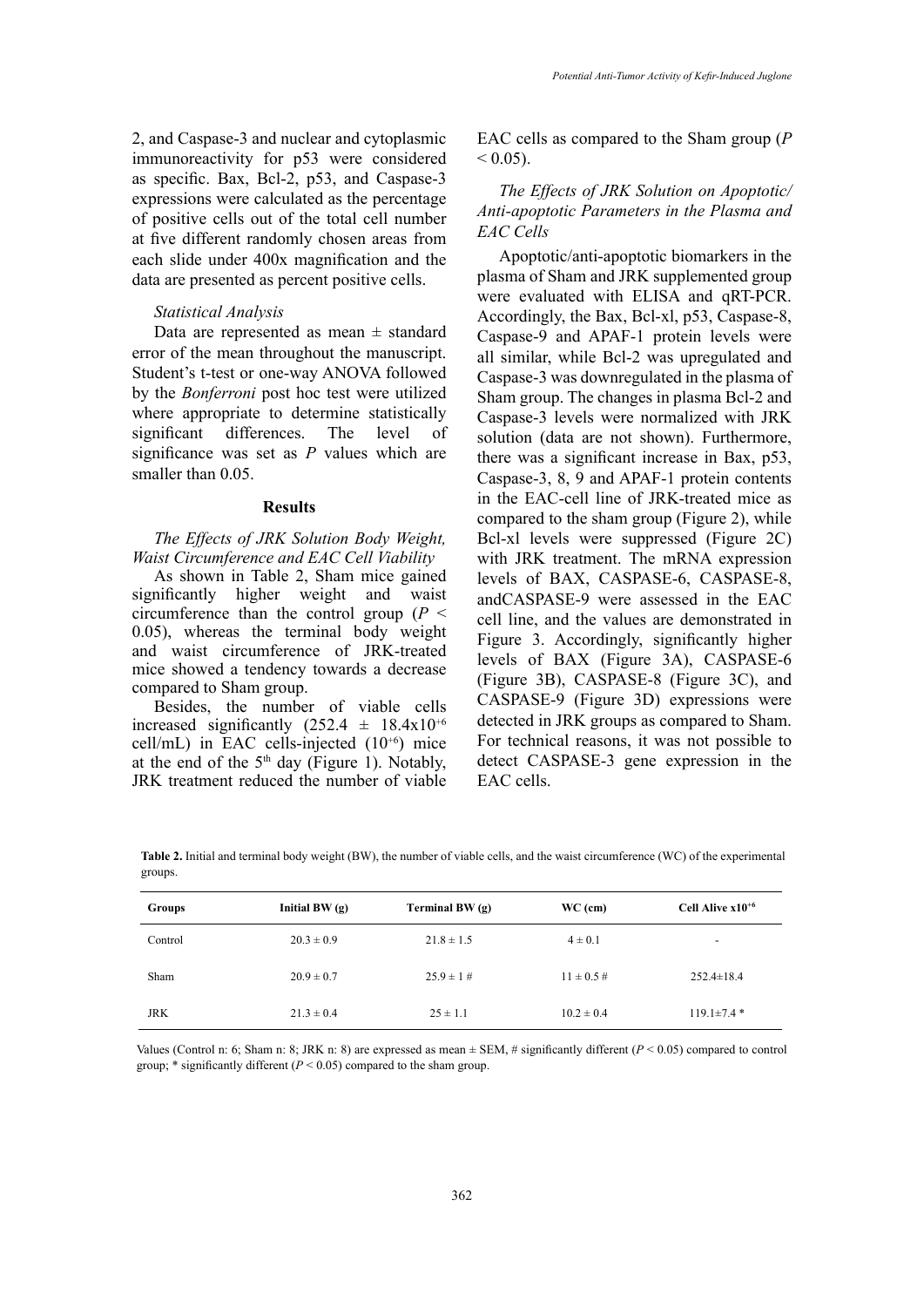

**Figure 1.** Ehrlich ascites carcinoma cells'distributions with the trypan blue exclusion method in Sham (A) and JRK (B) groups at the end of the experiment.



**Figure 2.** The protein expression levels of Bax (A) Bcl-2 (D) Bcl-xl (C) p33 (D) Caspase-3 (E) Caspase-8 (F) Caspa the EAC cells of microscopic means of the means of the sham group.  $\frac{1}{2}$  since  $\frac{1}{2}$  since  $\frac{1}{2}$  since  $\frac{1}{2}$  since  $\frac{1}{2}$  since  $\frac{1}{2}$  since  $\frac{1}{2}$  since  $\frac{1}{2}$  since  $\frac{1}{2}$  since  $\frac{1}{2}$  **Figure 2.** The protein expression levels of Bax (A) Bcl-2 (B) Bcl-xl (C) p53 (D) Caspase-3 (E) Caspase-8 (F) Caspase-9 (G) and APAF-1 (H) in the EAC cells of mice. Each bar represents the means of eight mice. Values are expressed as mean  $\pm$  SEM **\***significantly different (*P* < 0.05) compared to the sham group.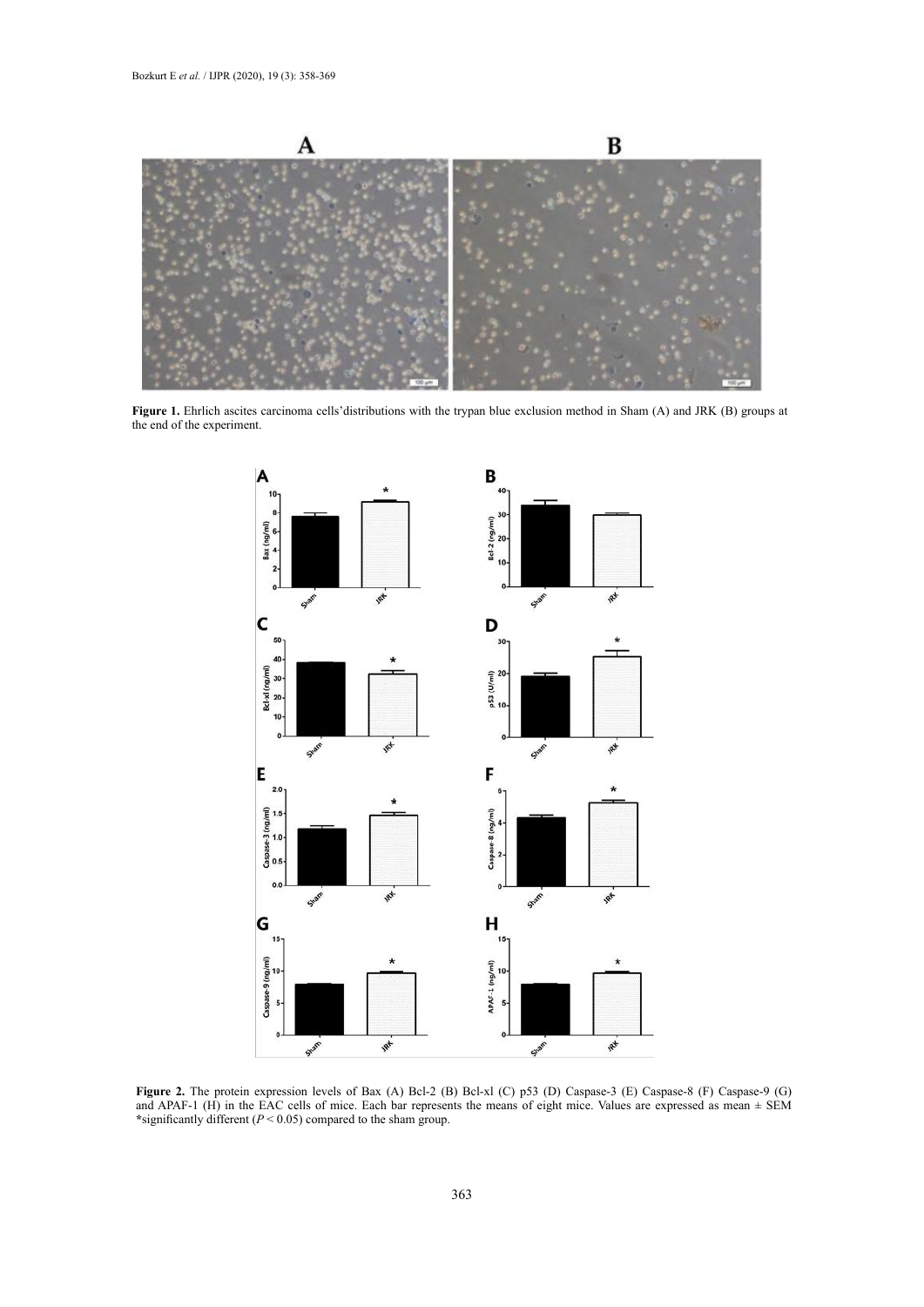

Figure 3. The mRNA expression levels of BAX (A), CASPASE-6 (B), CASPASE-8 (C), and CASPASE-9 (D) in the EAC cell of mice. Each bar represents the means of eight rats. Data were normalized by gapdh. Values are expressed as mean ± SEM, \*significantly different (*P*<0.05) compared to the sham group.



Bcl-2, p53 and Caspase-3 expressions (B) in Sham ( $n = 6$ ) and JRK ( $n = 7$ ) rats. Values are expressed as mean  $\pm$  SEM \*significantly  $\mathcal{C}$  in Sham (n = 7) rats. Values are expressed as mean  $\mathcal{C}$  in  $\mathcal{C}$  in  $\mathcal{C}$ **Figure 4.** Immunocytochemical staining (x400 magnifications) (A) and quantitative analysis for the positive rate of cleaved Bax, different ( $P < 0.05$ ) compared to the sham group.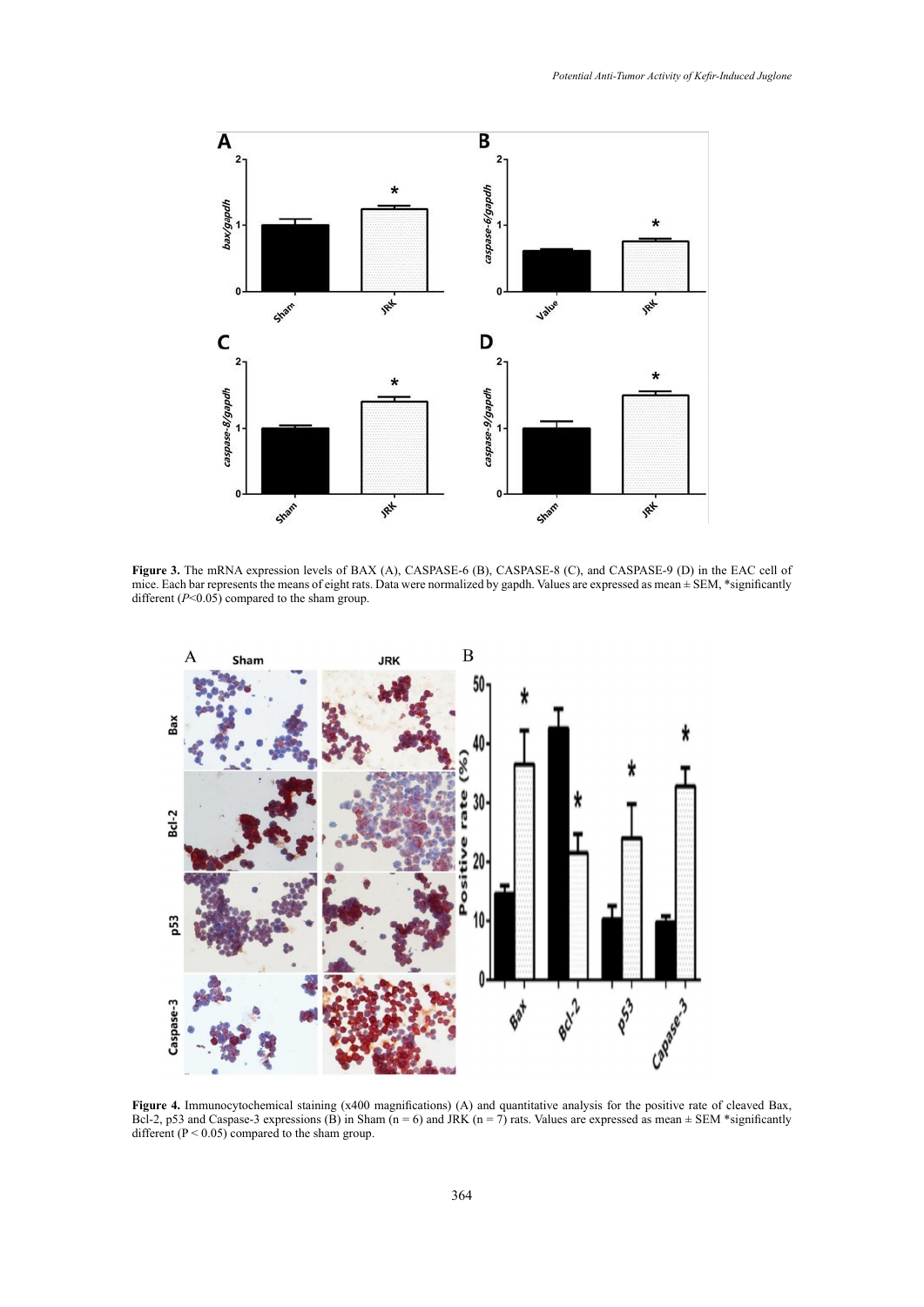## *The Influences of JRK Solution in the EAC cells: Immunocytochemical Evaluation*

Immunocytochemical examinations confirmed the diffuse and higher positive staining for Bax, p53, and Caspase-3 proteins in EAC cells of the JRK-treated group, but positive staining for Bcl-2 in the Sham mice (Figure 4A). As shown in Figure 4B, Bax  $(14.6 \pm 1.4 - 36.5 \pm 5.8)$ , p53  $(10.3 \pm 2.3 - 26)$  $\pm$  4.4), and Caspase-3 (9.75  $\pm$  1–32.8  $\pm$  3.1) positive rate of (%) EAC cells of JRK-treated mice were enhanced significantly compared to Sham group, whereas Bcl-2  $(42.6 \pm 3.3 - 21.5)$  $\pm$  3.2) was suppressed.

## **Discussion**

Cancer is a global problem of healthcare due to worldwide rising incidence and limited therapeutic options. Not only the ineffectiveness of treatments and side effects but also the complete remission in many cases prevents radical treatment of the disease (50). Therefore, it is essential to discover new therapeutic targets as well as new molecules with satisfying potential. Plant-derived compounds; juglone and resveratrol might be such potential therapeutic agents. Besides, dietary probiotics have also great potential for cancer prevention and treatment. Several studies have shown that juglone (10, 11, 18, 19, 33, 37, 51) resveratrol (8, 9, 12, 14-16) and kefir (41, 42) have positive effects on cancer treatment of colon, pancreas, lung, prostate, breast, and thyroid with human melanoma and myeloid leukaemia. Although the tremendous anti-cancer efficacy of the juglone through the Pin1 inhibition is well-known, its potent cytotoxic activity suppresses its selectivity (19). In this regard, taking juglone together with potent anti-oxidants would have a synergistic effect to reduce the cytotoxicity over healthy cells and to ensure appropriate pharmacotherapy (51). In this regard, we aimed to increase the selectivity of the juglone with a different strategy by investigating the effects of the end products of the kefir fermentation under juglone and resveratrol supplements.

Examination of the morphological alterations of the animals before decapitation indicated the body weight gain and waist circumference increment in the mice treated

with EAC and JRK groups. This situation could be attributed to the increased intraabdominal fluid five days after the injection of EAC cells. Importantly, the number of viable EAC cells in the intraabdominal fluid from the mice in which the JRK solution is administered was reduced by more than 50% compared to the Sham group indicating the cytotoxic efficacy of JRK over EAC cells. These results are in parallel with the literature since juglone and/ or resveratrol can induce apoptosis and repair DNA damage by affecting some endogenous factors. Exemplarily, juglone showed anticancer effect by inducing ROS/p38/p53 pathway in melanoma cells (36).

Similarly, resveratrol and kefir induced expression of Bax, while inhibiting Bcl-2, and reinforcing the expression of p53 (52, 53). However, it was determined that consumption of kefir increased caspase-3 in myeloid leukemia cells (54). These parameters and mechanisms involved in cancer pathology can induce apoptosis. Our results also demonstrated the induction of apoptotic pathways and the suppression of anti-apoptotic markers in EAC cells of the mice treated with JRK-fractions. In EAC-cells, there was a general induction of apoptotic markers; Bax, p53, Caspase-3, 8, 9 and APAF-1 with JRK application. These inductions of apoptotic markers are also evidenced with the upregulated gene expression levels of BAX, CASPASE-6, CASPASE-8, andCASPASE-9. Besides, JRK downregulated the anti-apoptotic Bcl2-xl in EAC-cells of BALB/c in plasma of male mice. The present study also revealed proapoptotic Bax, p53, Caspase-8, Caspase-9, and APAF-1 and anti-apoptotic Bcl-xl levels do not alter in the serum of Sham group. However, upregulated Bcl-2 and suppressed Caspase-3 levels in the Sham group were normalized by JRK treatment.

In general respect, mitochondrial outer membrane permeabilization is an irreversible master regulator for the entry of cells towards the death which is strongly affected by synchronizing activities of Bax and Bcl-2 family proteins. Following the changes in membrane permeability, cytochrome C is released to the cytoplasm to activate particular proteases triggering apoptosis together with the APAF-1 association. In this process,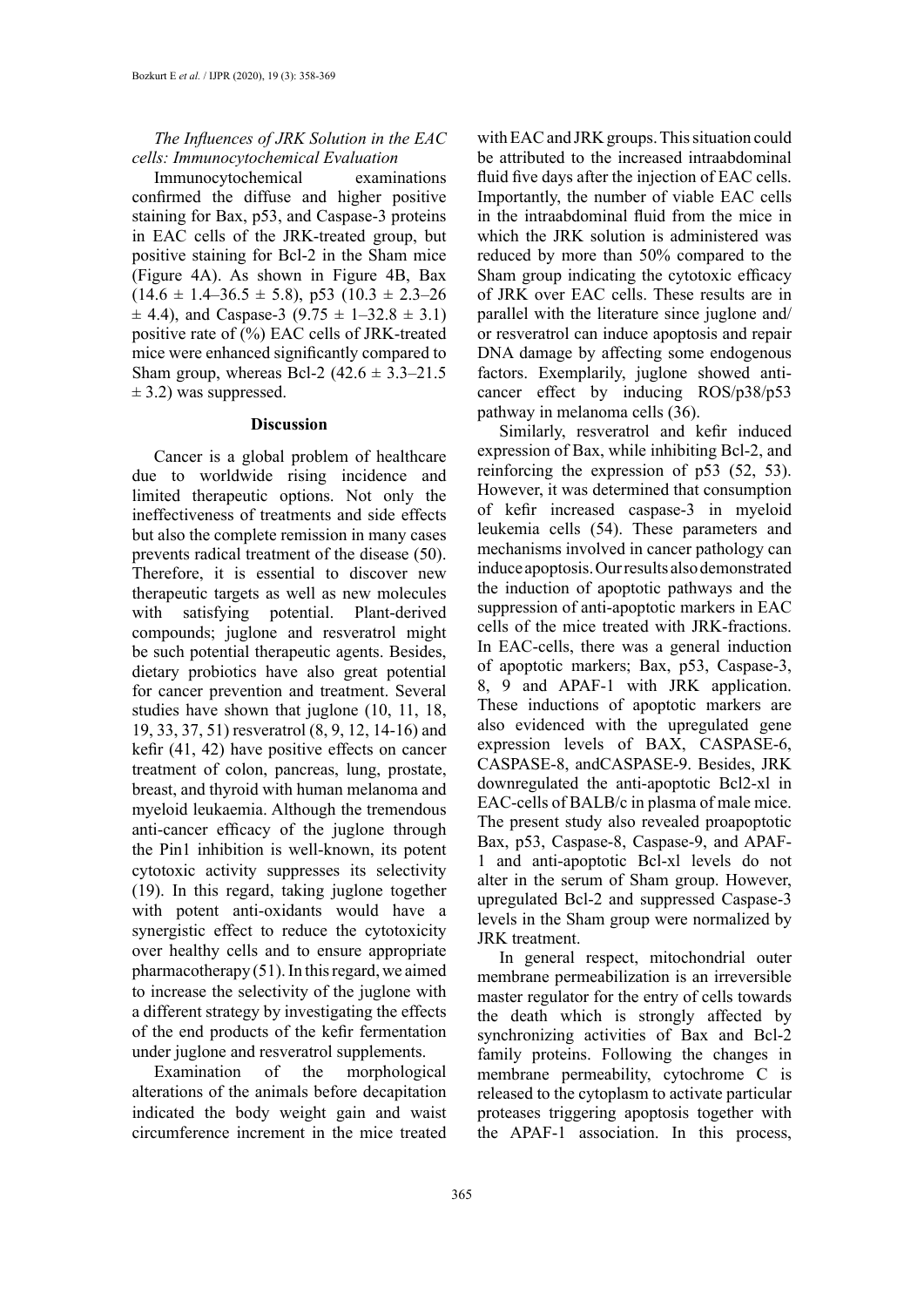while Bax potentially activates the apoptosis, Bcl-xl suppresses it by interacting with Bax (55, 56). Besides, cellular stress can also stimulate apoptosis via acetylation of p53 protein, which arrests the cell cycle under normal circumstances. Upon acetylation, p53 activates downstream proapoptotic target genes such as BAX. As a family of cysteine proteases and the master mediators of apoptotic cell death, Caspases are activated through cytochrome C release together with APAF-1 oligomerization (57, 58). Caspase-8 and Caspase-9 are initially activated with the cytochrome C and then lead to the proteolytic activation of other downstream proteases such as Caspase-3 and Caspase-6 which eventually shut down cellular functions by cleaving many proteins during the programmed cell death (59). The EAC modelling that we create shows first i/p distribution and systemic changes become apparent after a certain period; therewithal, we have set 10 days between the first injection and decapitation. There might have been any change in the subcomponents in the mechanism of apoptosis in the plasma. The modelling and the treatment that we applied cause changes in the essential apoptotic proteins; Bcl-2 and Caspase-3. This result means that systemic changes are in the initiation phase. In this context, JRK treatment decreased the anti-apoptotic Bcl-2 level and increased the apoptotic Caspase-3 level, which is a necessary consequence. In EAC cells, the proapoptotic factors; Bax, p53, Caspase-3, 8, 9 increased and anti-apoptotic Bcl-xl and Bcl-2 protein levels decreased in a synchronized way. These changes might induce the process leading to cell death. Although we used the JRK solution for the first time, other supporting literature information is available with that we can compare results. Firstly, resveratrol augmented the expression of apoptotic genes such as P53, BAX, CASPASE-3, and CASPASE-8 and promoted apoptosis with a pathway depending on mitochondria in breast cancer modelling (60). Similarly, resveratrol inhibited tumor angiogenesis as demonstrated by the reduction of microvessel density by vascular endothelial growth factor (VEGF) and VEGF receptor type-2 in the EAC-bearing mice (61). Moreover, juglone hindered EAC

cells with reduced p-Akt levels (62). Another study presented the enrichment of BAX, CASPASE-3, CASPASE-8, and CASPASE-9 with juglone to inhibit the growth of breast cancer cells (63). Similarly, in our study, JRK solution amplified BAX, CASPASE-6, CASPASE-8, and CASPASE-9gene expressions as compared to Sham, which is in line with the change of their protein levels. Furthermore, the positive rate of the EAC cell line was examined by immunostaining of Bax, Bcl-2, p53, and Caspase-3. Staining of proapoptotic proteins Bax, p53, and Caspase-3 appear an increase following JRK-treatment, which is a probable compensatory mechanism against reduced Bcl-2. These results appear to be consistent with the protein and gene expression results of the measured parameters of the apoptotic mechanism.

## **Conclusion**

In conclusion, in this study, we highlighted the role, and the associated molecular mechanisms of JRK solution in cancer treatment, by mainly focusing on apoptotic mechanisms in EAC-bearing BALB/c mice. Even though this first stage study demonstrated that JRK is beneficial in cancer treatment and might be useful in clinical therapy, it necessitates additional clinical evidence. Further studies should be performed to determine the chemical composition of JRK solution, the secondary metabolites of kefir fermentation, juglone and/or resveratrol derivatives that might be formed through the fermentation process. To understand concrete molecular alterations of EAC and favourable effects of JRK, further studies should focuson the identification of JRK solution composition, long term, and dose-dependent response to JRK and determine survival rate and time.

## **Acknowledgments**

The authors would like to appreciate Danem-Kefir (Isparta, TURKEY) for providing kefir. We are also grateful to Afyonkarahisar Health Sciences University, Faculty of Medicine, Department of Anatomy (Afyonkarahisar, TURKEY) for providing the EAC cells.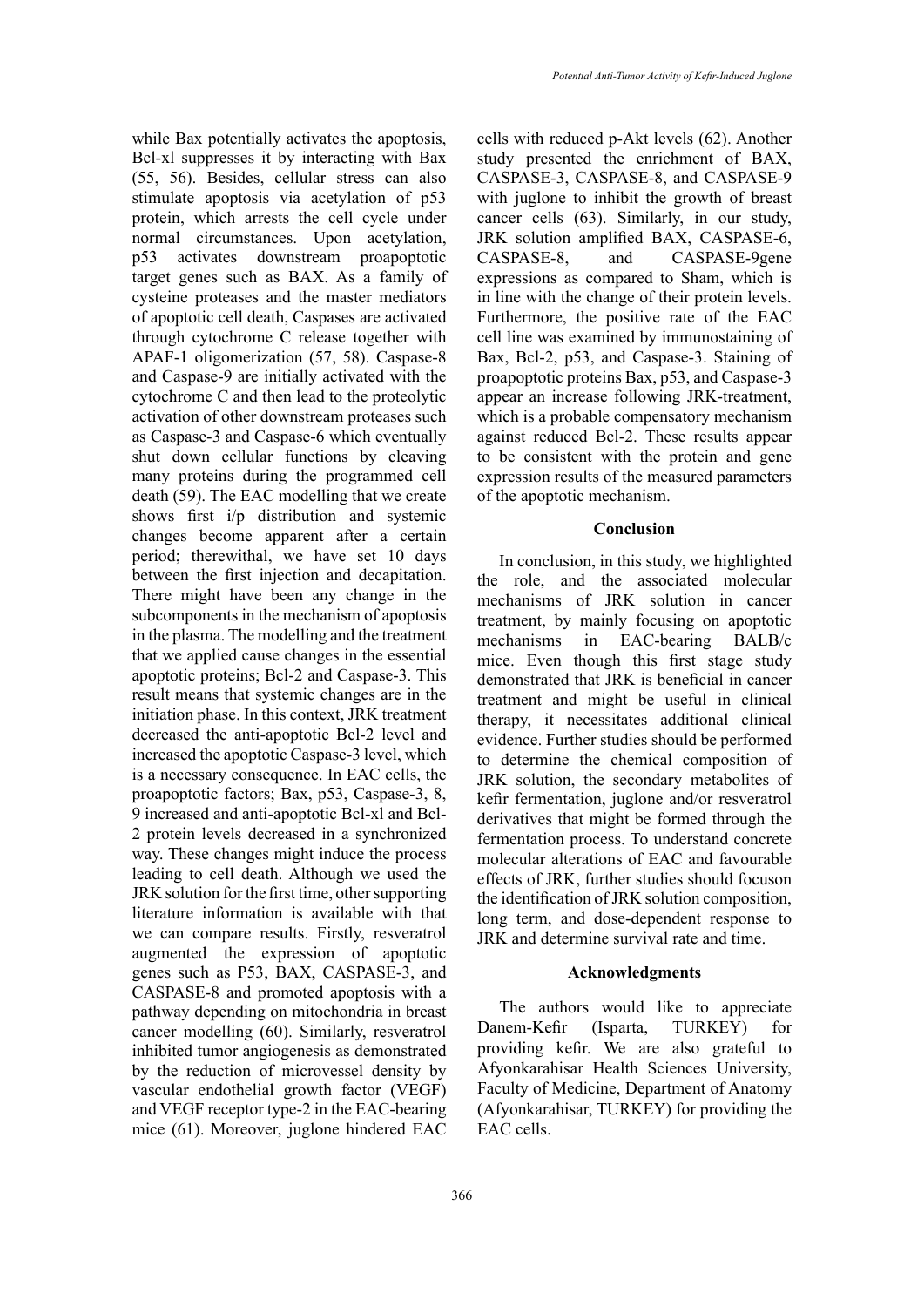#### **References**

- (1) Torres G, Zakhary SM and Leheste JR. An evolutionary perspective of neoplastic diseases in the universe. *Cureus* (2019) 11: e4030.
- (2) El-Far M, Salah N, Essam A, Abd El-Azim A, Karam M and El-Sherbiny IM. Potential anticancer activity and mechanism of action of nano formulated curcumin in experimental Ehrlich Ascites Carcinoma-bearing animals. *Nanomedicine (London)* (2019) 14: 553–73.
- (3) Eisa NH, Said HS, ElSherbiny NM, Eissa LA and El-Shishtawy MM. Phenethylisothiocyanate triggers apoptosis, combats oxidative stress and inhibits growth of Ehrlich Ascites Carcinoma mouse model. *Iran. J. Pharm. Res.* (2018) 17: 1328–38.
- (4) Verma AS, Singh A, Mallick P and Dwivedi PD. Cysteine supplementation mitigates the toxicity associated with antitumor therapy of Ehrlich's ascites fluid adsorbed over protein containing Staphylococcus aureus Cowan I. *J. Pharm. Bioallied. Sci.* (2019) 11: 23–32.
- (5) Mishra S, Tamta AK, Sarikhani M, Desingu PA, Kizkekra SM, Pandit AS, Kumar S, Khan D, Raghavan SC and Sundaresan NR. Subcutaneous Ehrlich Ascites Carcinoma mice model for studying cancer-induced cardiomyopathy. *Sci. Rep.* (2018) 8: 5599.
- (6) Gupta M, Mazumder UK, Kumar RS, Sivakumar T and Vamsi ML. Antitumor activity and antioxidant status of Caesalpiniabonducella against Ehrlich Ascites Carcinoma in Swiss albino mice. *J. Pharmacol. Sci.* (2004) 94: 177–84.
- (7) Taneja S and Qazi G. Bioactive molecules in medicinal plants: a perspective in their therapeutic action. In: *Drug Discovery and Development*. Chorghade MS (Ed.) JohnWiley and Sons, Inc, New Jersey, USA (2007) 1: 1–50.
- (8) Bortolotti C, Kunit T, Moder A, Hufnagl C, Schmidt S, Hartl A, Langelueddecke C, Fürst J, Geibel JP, Ritter M and Jakab M. The phytostilbene resveratrol induces apoptosis in INS-1E rat insulinoma cells. *Cell. Physiol. Biochem.* (2009) 23: 245–54.
- (9) Santandreu FM, Valle A, Oliver J and Roca P. Resveratrol potentiates the cytotoxic oxidative stress induced by chemotherapy in human colon cancer cells. *Cell. Physiol. Biochem.* (2011) 28: 219–28.
- (10) Bayram D, Ozgocmen M, Armagan I, Sevimli M, Türel GY and Şenol N. Investigation of apoptotic effect of juglone on CCL-228-SW 480 colon cancer cell line. *J. Cancer Res. Ther.* (2019) 15: 68–74.
- (11) Fang F, Chen S, Ma J, Cui J, Li Q, Meng G and Wang L. Juglone suppresses epithelial-mesenchymal transition in prostate cancer cells via the protein kinase B/glycogensynthase kinase-3β/Snail

signalling pathway. *Oncol. Lett.* (2018) 16: 2579–84.

- (12) Yousef M, Vlachogiannis IA and Tsiani E. Effects of resveratrol against lung cancer: *in-vitro* and *in-vivo* studies. *Nutrients* (2017) 9: E1231.
- (13) Rauf A, Imran M, Suleria HAR, Ahmad B, Peters DG and Mubarak MS. A comprehensive review of the health perspectives of resveratrol. *Food Funct.*  (2017) 8: 4284–305.
- (14) Kumar S, Eroglu E, Stokes JA 3rd, Scissum-Gunn K, Saldanha SN, Singh UP, Manne U, Ponnazhagan S and Mishra MK. Resveratrol induces mitochondriamediated, caspase-independent apoptosis in murine prostate cancer cells. *Oncotarget* (2017) 8: 20895–908.
- (15) Zhao H, Han L, Jian Y, Ma Y, Yan W, Chen X, Xu H and Li L. Resveratrol induces apoptosis in human melanoma cells through negatively regulating Erk/ PKM2/Bcl-2 axis. *Onco. Targets Ther.* (2018) 11: 8995–9006.
- (16) Luo H, Yang A, Schulte BA, Wargovich MJ and Wang GY. Resveratrol induces premature senescence in lung cancer cells via ROS-mediated DNA damage. *PLoS One* (2013) 8: e60065.
- (17) Velioğlu-Oğünç A, Sehirli O, Toklu HZ, Ozyurt H, Mayadağli A, Ekşioğlu-Demiralp E, Erzik C, Cetinel S, Yeğen BC and Sener G. Resveratrol protects against irradiation-induced hepatic and ileal damage via its anti-oxidative activity. *Free Radic. Res.*  (2009) 43: 1060–71.
- (18) Avci E, Arikoglu H and Erkoc-Kaya D. Investigation of juglone effects on metastasis and angiogenesis in pancreatic cancer cells. *Gene* (2016) 588: 74–8.
- (19) Hu YG, Shen YF and Li Y. Effect of Pin1 inhibitor juglone on proliferation, migration and angiogenic ability of breast cancer cell line MCF7Adr. *J. Huazhong Univ. Sci. Technolog. Med. Sci.* (2015) 35: 531–4.
- (20) Jha BK, Jung HJ, Seo I, Suh SI, Suh MH and Baek WK. Juglone induces cell death of Acanthamoeba through increased production of reactive oxygen species. *Exp. Parasitol.* (2015) 159: 100–6.
- (21) Meskelevicius D, Sidlauskas K, Bagdonaviciute R, Liobikas J and Majiene D. Jugloneexerts cytotoxic, anti-proliferative and anti-invasive effects on glioblastoma multiforme in a cell culture model. *Anticancer Agents Med. Chem.* (2016) 16: 1190–7.
- (22) Ahmad T and Suzuki YJ. Juglone in oxidative stress and cell signalling. *Antioxidants (Basel)* (2019) 8: E91.
- (23) Jordens J, Janssens V, Longin S, Stevens I, Martens E, Bultynck G, Engelborghs Y, Lescrinier E, Waelkens E, Goris J and Van Hoof C. The protein phosphatase 2A phosphatase activator is a novel peptidyl-prolylcis/trans-isomerase. *J. Biol. Chem.*  (2006) 281: 6349–57.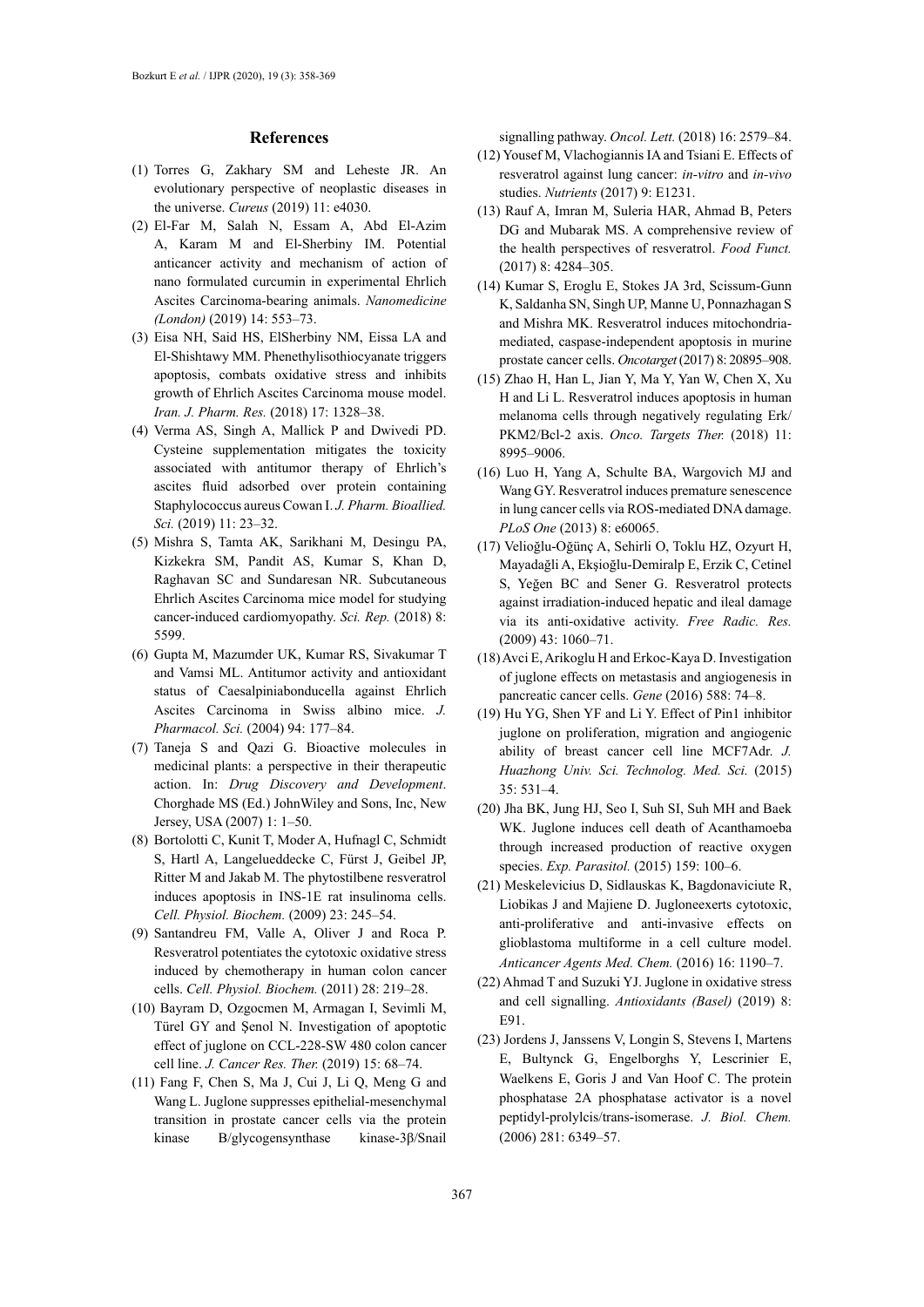- (24) Esnault S, Braun RK, Shen ZJ, Xiang Z, Heninger E, Love RB, Sandor M and Malter JS. Pin1 modulates the type 1 immune response. *PLoS One* (2007) 2: e226.
- (25) Esnault S, Rosenthal LA, Shen ZJ, Sedgwick JB, Szakaly RJ, Sorkness RL and Malter JS. A critical role for Pin1 in allergic pulmonary eosinophilia in rats. *J. Allergy Clin. Immunol.* (2007) 120: 1082–8.
- (26) Fan G, Fan Y, Gupta N, Matsuura I, Liu F, Zhou XZ, Lu KP and Gélinas C. Peptidyl-prolylisomerase Pin1 markedly enhances the oncogenic activity of the rel proteins in the nuclear factor-kappa B family. *Cancer Res.* (2009) 69: 4589–97.
- (27) Kim G, Khanal P, Kim JY, Yun HJ, Lim SC, Shim JH and Choi HS. COT phosphorylates prolyl-isomerase Pin1 to promote tumorigenesis in breast cancer. *Mol. Carcinog.* (2015) 54: 440–8.
- (28) Nechama M, Uchida T, MorYosef-Levi I, Silver J and Naveh-Many T. The peptidyl-prolylisomerase Pin1 determines parathyroid hormone mRNA levels and stability in rat models of secondary hyperparathyroidism. *J. Clin. Invest.* (2009) 119: 3102–14.
- (29) Jeong HG, Pokharel YR, Lim SC, Hwang YP, Han EH, Yoon JH, Ahn SG, Lee KY and Kang KW. Novel role of Pin1 induction in type II collagenmediated rheumatoid arthritis. *J. Immunol.* (2009) 183: 6689–97.
- (30) Liu X, Liang E, Song X, Du Z, Zhang Y and Zhao Y. Inhibition of Pin1 alleviates myocardial fibrosis and dysfunction in STZ-induced diabetic mice. *Biochem. Biophys Res. Commun.* (2016) 479: 109–15.
- (31) Wu D, Huang D, Li LL, Ni P, Li XX, Wang B, Han YN, Shao XQ, Zhao D, Chu WF and Li BY. TGF-β1-PML SUMOylation-peptidyl-prolylcistrans isomerase NIMA-interacting 1 (Pin1) form a positive feedback loop to regulate cardiac fibrosis. *J. Cell. Physiol.* (2019) 234: 6263–73.
- (32) Wu X, Li M, Chen SQ, Li S and Guo F. Pin1 facilitates isoproterenol-induced cardiac fibrosis and collagen deposition by promoting oxidative stress and activating the MEK1/2-ERK1/2 signal transduction pathway in rats. *Int. J. Mol. Med.*  (2018) 41: 1573–83.
- (33) Xu HL, Yu XF, Qu SC, Zhang R, Qu XR, Chen YP, Ma XY and Sui DY. Anti-proliferative effect of Juglone from Juglansmandshurica Maxim on human leukemia cell HL-60 by inducing apoptosis through the mitochondria-dependent pathway. *Eur. J. Pharmacol.* (2010) 645: 14–22.
- (34) Ji YB, Xin GS, Qu ZY, Zou X and Yu M. Mechanism of juglone-induced apoptosis of MCF-7 cells by the mitochondrial pathway. *Genet. Mol. Res.* (2016) 15
- (35) Powis G. Free radical formation by antitumor

quinones. *Free Radic. Biol. Med.* (1989) 6: 63–101.

- (36) Liu X, Chen Y, Zhang Y, Du J, Lv Y, Mo S, Liu Y, Ding F, Wu J and Li J. Juglone potentiates TRAILinduced apoptosis in human melanoma cells via activating the ROS/p38/p53 pathway. *Mol. Med. Rep.* (2017) 16: 9645–51.
- (37) Seminario-Amez M, López-López J, Estrugo-Devesa A, Ayuso-Montero R and Jané-Salas E. Probiotics and oral health: A systematic review. *Med. Oral Patol. Oral Cir. Bucal.* (2017) 22: e282-88.
- (38) Dimidi E, Christodoulides S, Scott SM and Whelan K. Mechanisms of action of probiotics and the gastrointestinal microbiota on gut motility and constipation. *Adv. Nutr.* (2017) 8: 484–94.
- (39) Fiorda FA, de Melo Pereira GV, Thomaz-Soccol V, Rakshit SK, Pagnoncelli MGB, Vandenberghe LPS and Soccol CR. Microbiological, biochemical, and functional aspects of sugary kefir fermentation- A review. *Food Microbiol*. (2017) 66: 86–95.
- (40) Daniluk U. Probiotics, the new approach for cancer prevention and/or potentialization of anti-cancer treatment. *J. Clin. Exp. Oncol.* (2012) 1: 1000e105.
- (41) Kumar M, Nagpal R, Verma V, Kumar A, Kaur N, Hemalatha R, Gautam SK and Singh B. Probiotic metabolites as epigenetic targets in the prevention of colon cancer. *Nutr. Rev.* (2013) 71: 23–34.
- (42) Ghoneum M and Gimzewski J. Apoptotic effect of a novel kefir product, PFT, on multidrug-resistant myeloid leukaemia cells via a hole-piercing mechanism. *Int. J. Oncol.* (2014) 44: 830–37.
- (43) Pektas MB, Turan Ö, Öztürk G, Şumlu E, Sadi G, Yıldırım OG and Akar F. High-glucose causes vascular dysfunction through Akt/eNOS pathway: Reciprocal modulation by juglone and resveratrol. *Can. J. Physiol. Pharmacol.* (2018) 96: 757-64.
- (44) Rakici O, Kiziltepe U, Coskun B, Aslamaci S and Akar F. Effects of resveratrol on vascular tone and endothelial function of human saphenous vein and internal mammary artery. *Int. J. Cardiol.* (2005) 105: 209-15.
- (45) Coskun B, Soylemez S, Parlar AI, TulgaUlus A, FehmiKatircioglu S andAkar F. Effect of resveratrol on nitrate tolerance in isolated human internal mammary artery. *J. Cardiovasc. Pharmacol.* (2006) 47: 437-45.
- (46) Chiasson VL, Munshi N, Chatterjee P, Young KJ and Mitchell BM. Pin1 deficiency causes endothelial dysfunction and hypertension. *Hypertension* (2011) 58: 431-38.
- (47) Ruan L, Torres CM, Qian J, Chen F, Mintz JD, Stepp DW, Fulton D and Venema RC. Pin1 prolylisomerase regulates endothelial nitric oxide synthase. *Arterioscler. Thromb. Vasc. Biol.* (2011) 31: 392-8.